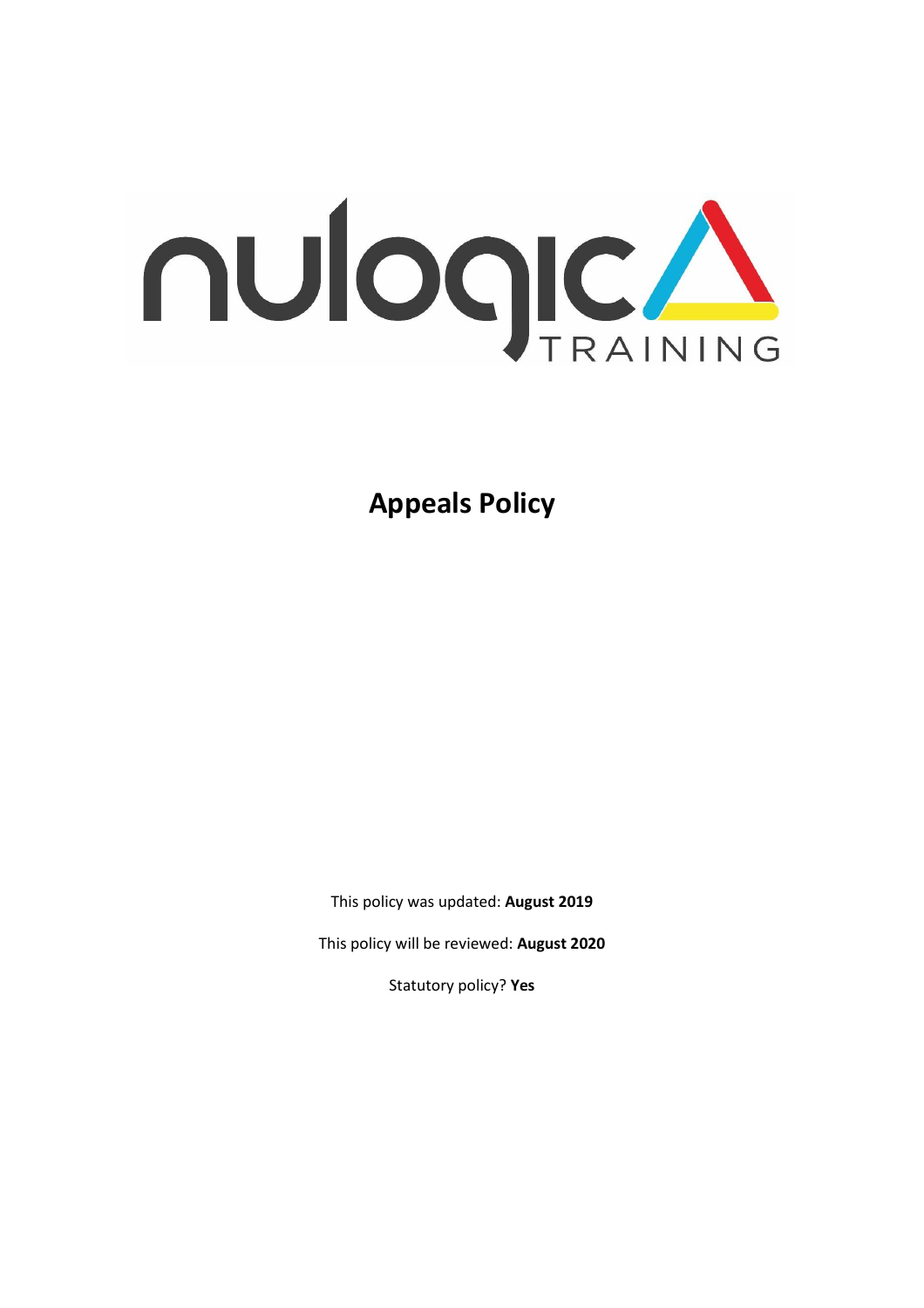# **Candidate regulations and appeals procedure**

This document is aimed at all candidates registered with the Nulogic Training Ltd. This procedure includes:

- Attendance, submission of work and misconduct
- Candidate performance
- Appeals relating to assessment
- Disciplinary procedures
- Behaviour code

This document sets out the regulations that candidates are expected to adhere to in return for being admitted to the Assessment Centre and being provided with assessment services and facilities. It also sets out the procedure which will be followed where there is a breach of the regulations. A breach of the regulations may lead to disciplinary action being taken against a candidate and repeated breaches or a single very serious breach may result in a candidate being excluded from the assessment programme. These Regulations apply to all candidates of the Assessment Centre.

The document also sets out the duties of the Assessment Centre to its candidates and the procedures that will be followed in the event of a candidate not agreeing with either the results of an assessment or the method of the assessment.

## **Attendance, submission of work and misconduct**

- Candidates will want to complete assessment and qualification in a timely manner. To facilitate this, you are expected to submit evidence promptly and participate, when required, in any other activities essential to the completion of the assessment. You should use the time of your assessor effectively, recognising the needs of other candidates and respecting the right of your assessor to a manageable workload and working hours.
- All evidence submitted for assessment must be your own and result directly from your own work or experience. Taking someone else's work, images or ideas and passing it off as your own is plagiarism and therefore unacceptable.
- Knowingly allowing another candidate to copy one's own work is regarded as an act of collusion to gain unfair advantage and is unacceptable.
- Plagiarism, collusion or cheating will be subject to disciplinary action under these regulations
- You are reminded that external validating and examining bodies have their own stringent rules, which must be complied with absolutely.

### **Candidate performance**

• You are required to complete the assessment programme within the timetable that is given to you when you are accepted onto the programme.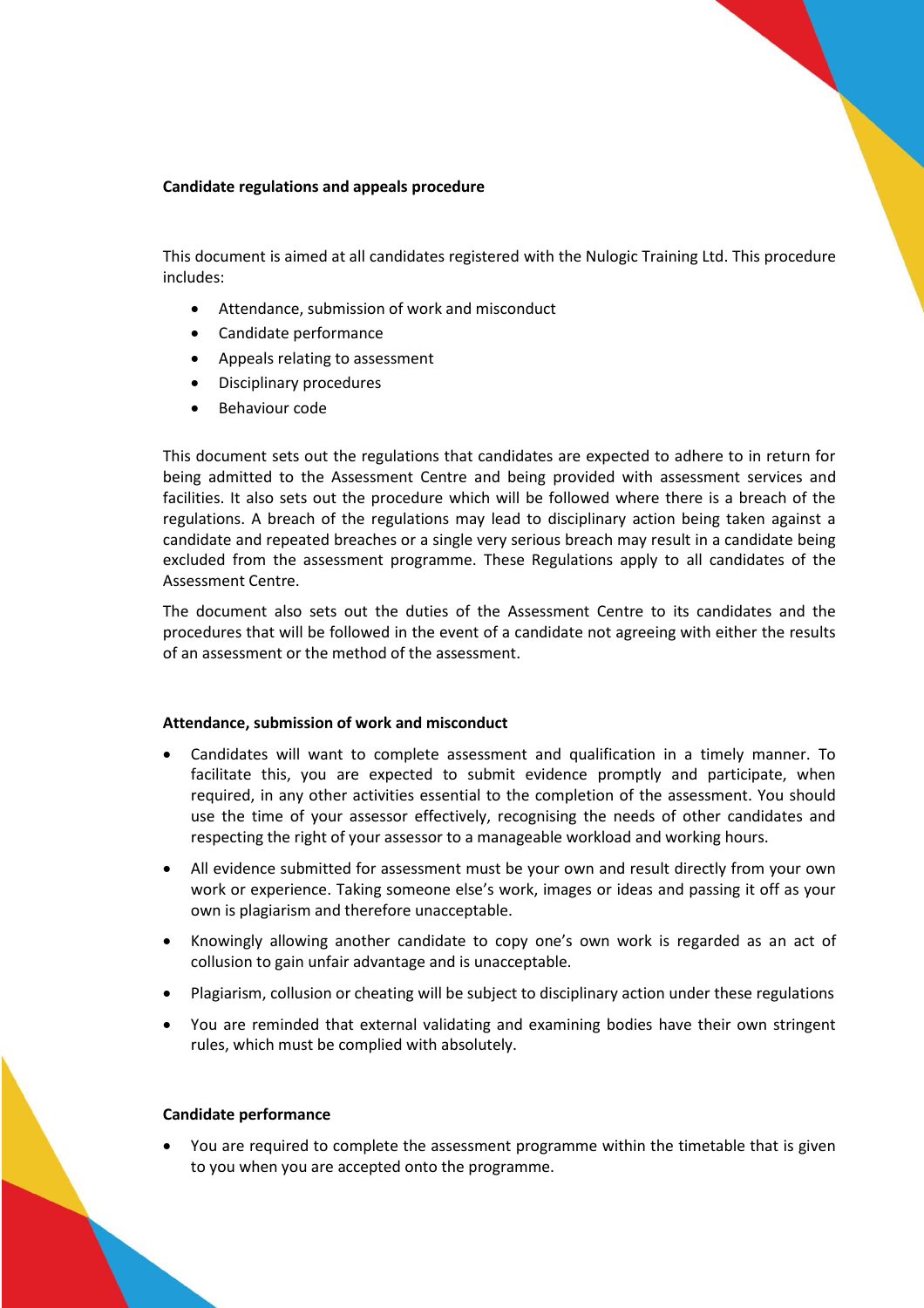- If you fail to complete the programme within the agreed time but your assessor believes that you are capable of achieving this within a reasonable extension you may be allowed to remain on the programme subject to the terms and conditions of the Assessment Centre. You may be required to pay an additional fee under these circumstances.
- Where you believe that your failure to complete within the agreed time is due to circumstances beyond your control, such as health or personal problems, you may ask your Assessor for an extension. Such requests will be dealt with sympathetically provided suitable evidence of the circumstances can be provided.
- You may appeal against any decision to remove you from the assessment programme due to poor performance.

## **Appeals relating to assessment**

In the event of a candidate not agreeing with either the results of the assessment or the method of the assessment, they have the right to appeal.

- The candidate should appeal directly in the first instance to their Assessor. It is hoped that this will resolve the problem. According to the severity of the problem, the Assessor should report the matter to the Internal Verifier
- If the problem is not resolved in discussion with the Assessor, then the candidate and/or the Assessor should appeal to the Internal Verifier. The Internal Verifier should make judgement according to the needs of the problem. This and the outcome should be recorded and stored with the Assessment Centre Operations Manager for any future reference.
- In the event of the Internal Verifier not being able to resolve the issue, the Centre Director should be informed, and the External Verifier should be notified.

### **Candidate disciplinary procedures**

The disciplinary procedure is based on the following principles:

- The procedure is designed to deal fairly and consistently with disciplinary matters
- At every stage of the disciplinary procedure candidates will be given full details of the complaint against them and given the opportunity to present their case prior to any decision
- The procedure will be implemented at any stage dependent on the nature and seriousness of the alleged misconduct
- The procedure will be implemented at any stage dependent on the nature and seriousness of the alleged misconduct
- The candidate has a right of appeal against any formal disciplinary action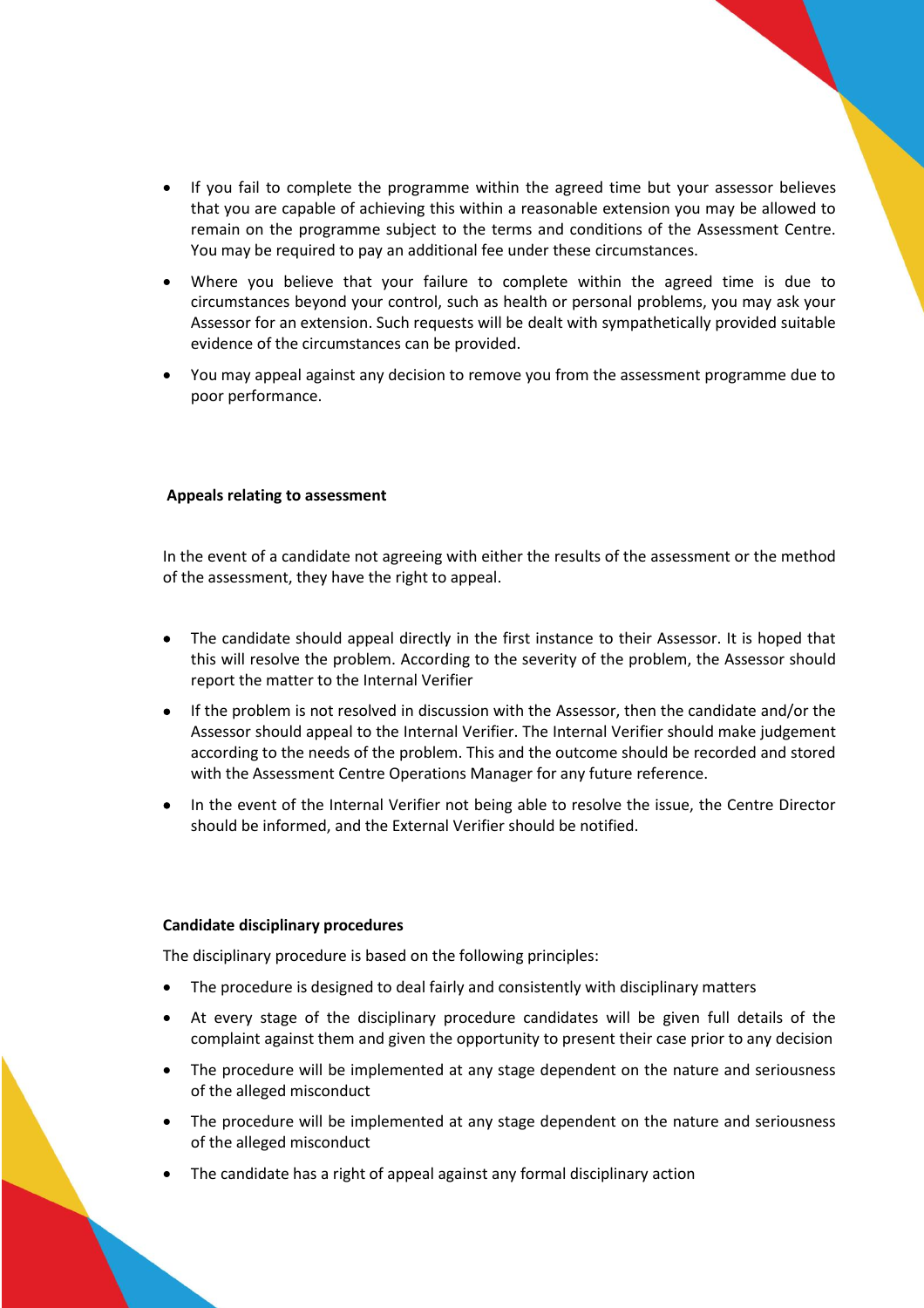• At the stage when a disciplinary action can lead directly to exclusion from the Assessment Centre then the candidate has a right to be accompanied by another person to the formal exclusion interview and any subsequent appeal

In the event of conduct giving rise to a disciplinary issue the following procedure will apply:

- In the event of a recurrence of a minor issue or a more serious issue arising the Assessor will call the candidate to a formal meeting. The Assessor will be accompanied by the Internal Verifier or another person nominated by the Centre Director. The candidate may also be accompanied at this meeting. The Assessor will detail the behaviour or action that has given rise to the disciplinary issue. The candidate will be asked to explain their actions or behaviour. If the Assessor is satisfied that unacceptable behaviour has taken place he or she will inform the candidate of the action that is to be taken. This can range from an immediate requirement for a change in behaviour, temporary suspension from the programme to permanent removal from the programme. The Assessor's decision will be given in writing to the candidate and will recorded with the Centre Operations Manager.
- For a minor issue the Assessor will notify the candidate of the behaviour or action that has given rise to concern, will listen to any explanation that the candidate might offer and inform the candidate of the actions or change of behaviour that is required of them. A note will be made and recorded with the Centre Operations Manager.

## **Appeals**

Candidates have the right to appeal against any disciplinary decision if they believe that they have not been treated fairly. The person hearing their appeal must not have been involved in the original disciplinary judgement.

An appeal should be made in writing to the Director of the Assessment Centre within five working days of the original warning. The candidate will be interviewed within five working days of the appeal being received and be informed in writing of the appeal decision within five working days of the interview. The candidate has the right to be accompanied to the interview.

If the candidate is not satisfied with results of the appeal they have the right to a final appeal to the Centre Director. The decision of the Centre Director is final.

## **Behaviour code**

As in any community it is important that Assessment Centre members behave in an appropriate manner, respect the rights of others and co-operate with other candidates and staff to make the best use of the facilities and opportunities provided. Candidates who do not observe the behaviour code will be subject to the disciplinary action detailed in the candidate regulations. If you are unclear about any aspect of the behaviour code, please ask your assessor to clarify the expectations.

#### Nulogic expects its candidates to:

• Behave in a manner that is considerate and respectful to others